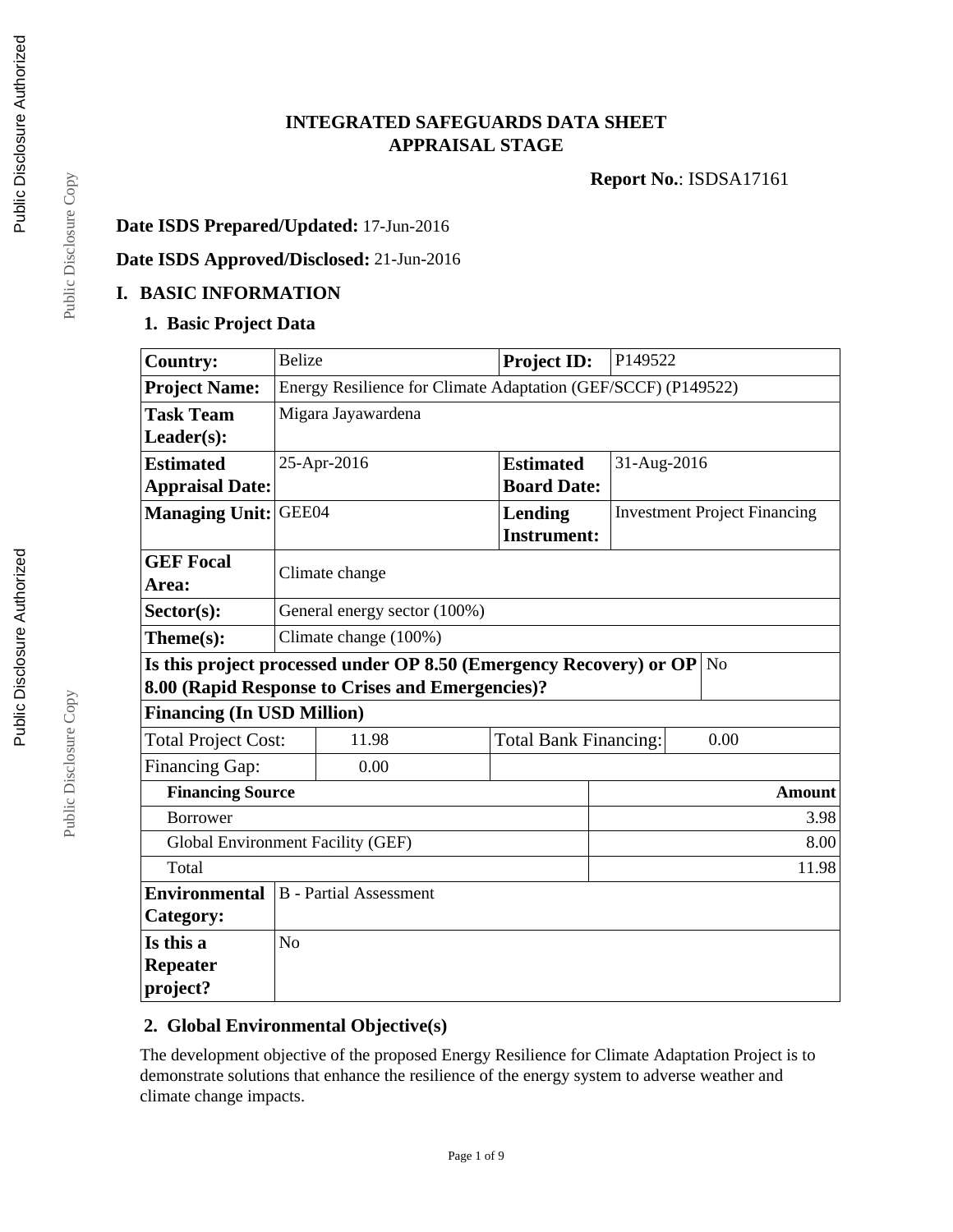This will be collectively achieved by implementing a wide-ranging and complementary set of activities that include pilot initiatives, infrastructure hardening, and analytical and planning efforts.

#### **3. Project Description**

Better adaptation to adverse weather that is likely to be exacerbated due to climate change impacts requires enhancing energy resilience through (a) strengthening existing infrastructure (hardening) and operational capabilities in the sector to limit damages and minimize service disruptions; and, (b) improving the capabilities to respond rapidly and recover efficiently from the residual damages that will occur. This integrated risk management framework could also include financial instruments/ mechanisms for better allocation of risks and for compensation. This framework for resilience, as illustrated in figure 4, was applied to identify key risks and a set of priority investments and technical assistance activities that are included in the ERCAP. They form a wide-ranging and complimentary set of solutions that will help immediately enhance and sustain the resilience of the energy sector over the long term. The ERCAP also provides a learning opportunity through piloting and demonstration that will better inform additional future actions for progressively and continuously enhancing the resilience of the energy system.

The ERCAP's primary focus will be on the power sector due to its risk exposure and significance, but the overall scope will include the broader energy sector. The project will be implemented by the Ministry of Finance, Public Service, Energy and Public Utilities (MFPSEPU) (including the National Meteorological Service, [NMS]) and Belize Electricity Limited (BEL). The ERCAP includes three components (with the following activities with the respective implementing agencies noted in brackets):

Component 1: Long-Term Energy Planning and Capacity Building for Adaptation

Develop the capacity in Belize to carry out long-term energy and climate adaptation planning to identify policies, investments, and capabilities that are necessary to achieve the GoB's objectives in addressing the vulnerabilities in the energy sector, including the introduction of climate change impacts. This will include addressing significant gaps in socioeconomic and energy data, systemic collection of localized climatic and weather information, developing a predictive model for the energy sector to test the impact of policies and investments, and strengthening capacity to periodically update and refine the model. It will have input from multiple stakeholders and citizens. (MFPSEPU)

- Enhance the collection of meteorological and hydrological data through the installation of 23 meteorological and 6 hydro-meteorological monitoring stations, and the hydrological modeling of the Macal Catchment Area where the Becol hydropower station is located. The information collected will be made available to BEL in real time to improve its dispatch and operational capabilities, and serve as an input into integrating more accurate weather information and localized climatic impacts in long-term planning. (MFPSEPU/NMS)

Design and implement an Emergency Response and Recovery Plan for the energy sector. This will include the assessment of BEL's current Hurricane Preparedness Plan, development of protocols and procedures for rapid response and efficient reconstruction from damages, and strengthening of the institutional capabilities for implementation. (BEL)

Component 2: Demonstration of Measures to Enhance Resilience of Energy Sector

Segment the transmission network to isolate faults and limit the impact of system failures to minimize cascading blackouts across the system. This will include upgrading of key substations with adequate protections that will help contain faults enabling all generation sources to be available for dispatch to parts of the system that are operational. (BEL)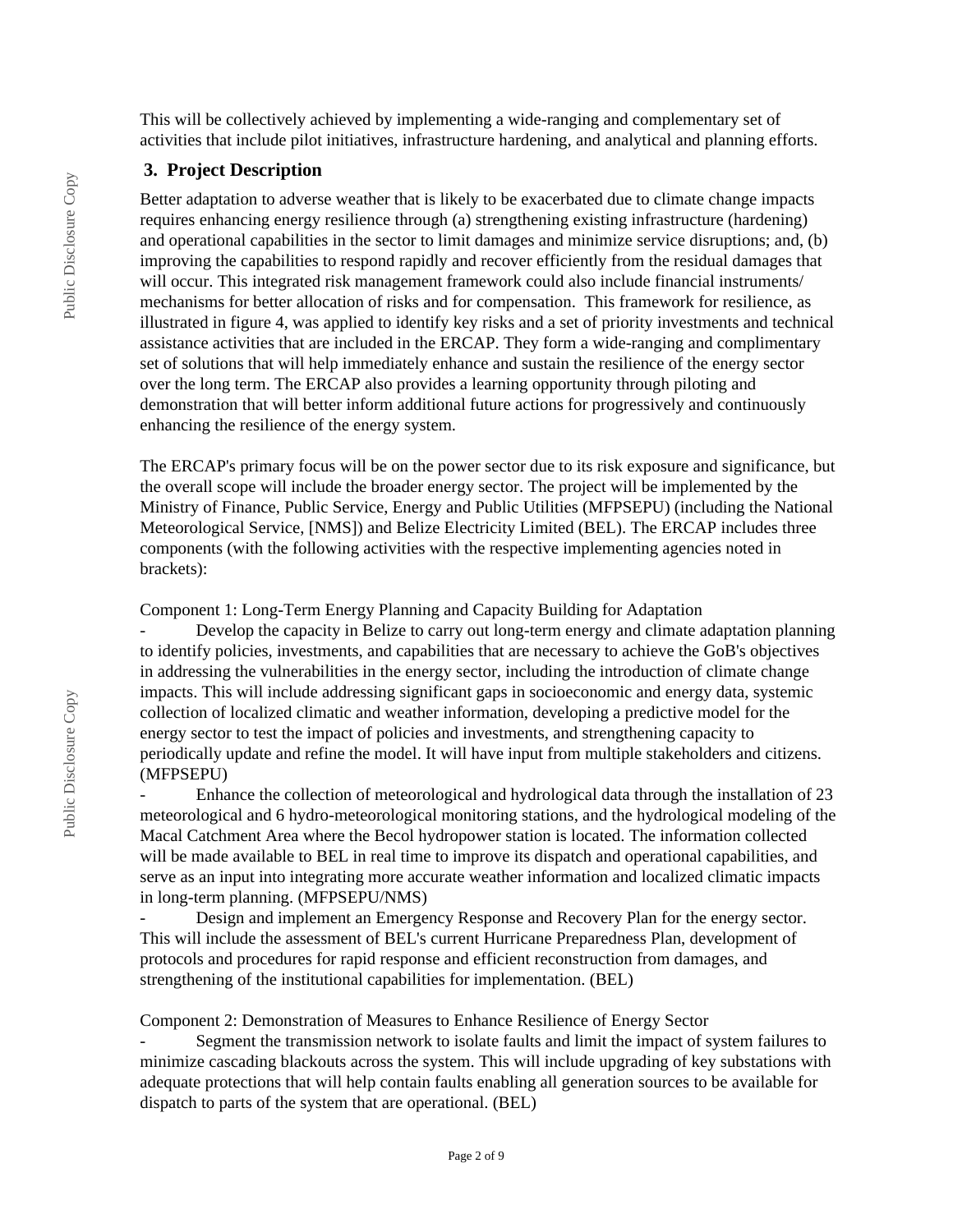Strengthen transmission network structures to withstand extreme weather events with minimal damages. This will include evaluating the suitability of different materials for identified terrain types; and demonstrating their application through the rehabilitation and replacement of transmission poles and associated infrastructure in line segments that are identified as being weakest. (BEL)

- Implement measures to enhance resilience of distribution substations for maintaining system operations. This will include structural improvements to damaged control buildings at existing distribution substations, and the relocation and securing of battery banks within premises of substations that are susceptible to flooding. (BEL)

- Enhance the capabilities for better syste ms operation and management to increase adaptive capacity. This will include the establishment of a backup load control and dispatch center that can substitute if BEL's main location in Belize City becomes inoperable; development of an outage management system; piloting Advanced Metering Infrastructure (AMI) that, among other things, enables enhanced awareness of customer outages; and access to real-time meteorological and hydrological information (via NMS/Component 1). These measures will enable improved system operations and response following storms. (BEL)

- Improve the communication network for better command and control coordination during response and recovery operations. This will include the upgrade to a digital very-high frequency (VHF) system; and the identification of dead spots that will be fortified through the installation of additional relays with the aim of providing full coverage to all transmission and distribution network locations. (BEL)

- Develop a strategy for better vegetation management practices for reducing potential damages to the transmission and distribution infrastructure from fallen trees and broken branches, and improving access to sites during emergencies. This will include the incorporation of good vegetation management practices that are applied by other utilities, customized for application in BEL's operations under the conditions in Belize. (BEL)

Component 3: Project Implementation Support and Information Dissemination for Knowledge Sharing

- Disseminate information and engage citizenry on lessons learned and potential for replication of approaches to resilience demonstrated through ERCAP, by carrying out national and regional citizen/stakeholder workshops. (MFPSEPU)

Support incremental coordination and implementation activities. (MFPSEPU/BEL)

## **4. Project location and salient physical characteristics relevant to the safeguard analysis (if known)**

The small civil works proposed to be constructed country-wide under Component 1 (installation of 29 meteorological and hydro-meteorological monitors) and Component 2 (minor works to improve power sector transmission and distribution systems and infrastructure), potential adverse environmental impacts are minor, and will be mitigated through implementation of Environmental Codes of Practice (ECOPs) that have been developed for the Project. Although six of the twenty nine hydro-meteorological weather and/or meteorological monitors are located in the Macal River Catchment Area in either Forest Reserves or National Parks, the ecological footprint of these stations is very small. It is understood that no access roads will be constructed to access these sites.

The reasons why OP 4.12, Involuntary Resettlement, was not triggered is as follows. The small works to be carried out under the project, such as installing meteorological and hydrological monitors, testing new materials for the poles for transmission lines, and upgrading existing distribution sub-stations, will not involve physical relocation of persons nor land acquisition. Of the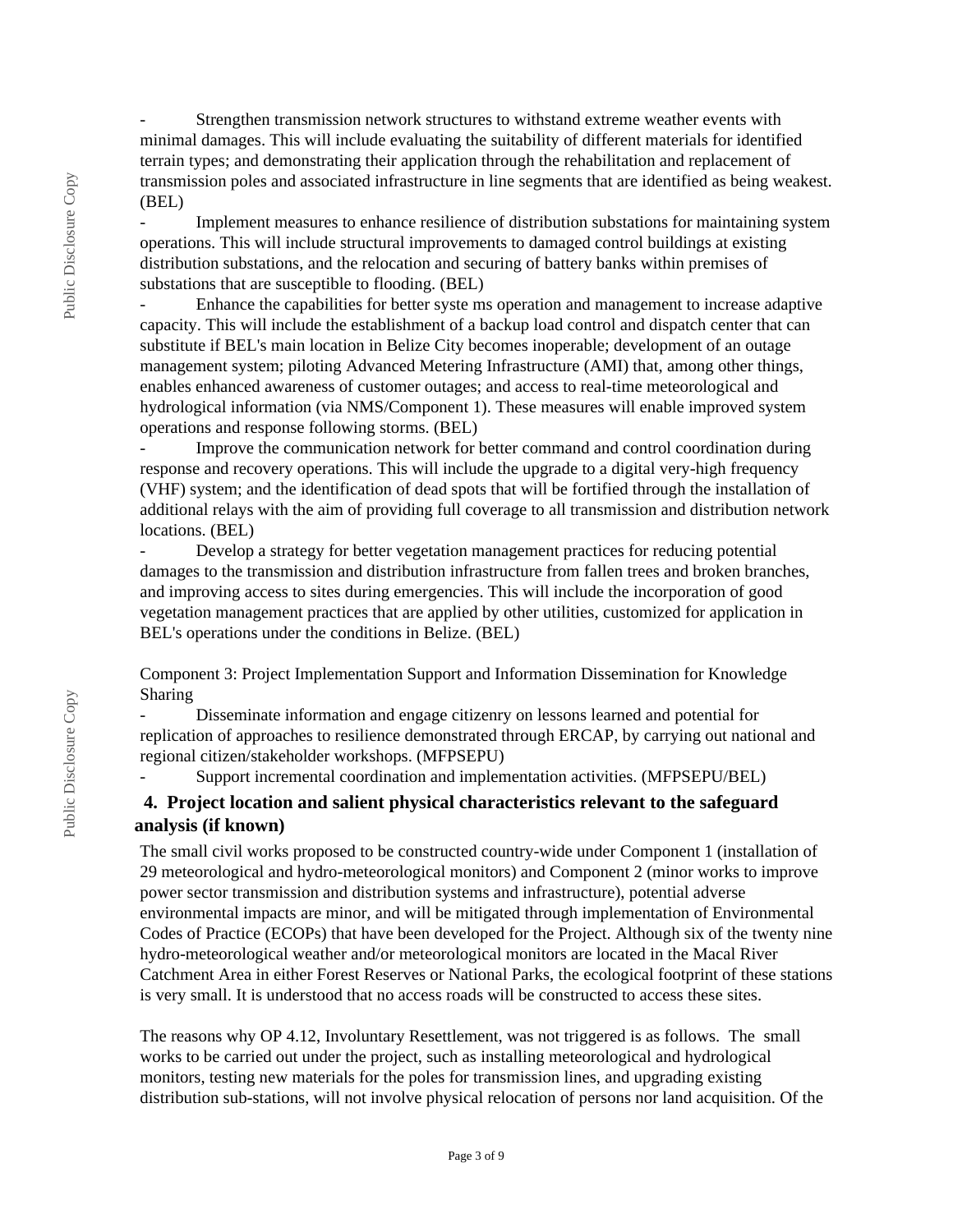29 very small hydro-meteorological and/or meteorological monitors (seven which exist and will be upgraded and 22 new ones), a total of six will be located in the Macal River Catchment Area in either Forest Reserves or National Park. The remaining 23 weather stations will be on to be selected sites throughout the country on either uninhabited public land, or in the cases of private land only with the voluntary donation of the site (approximately four square feet in size) by the owner as documented by a Memorandum of Understanding with the National Meteorological Service. Gaining a weather station is viewed positively in Belize, and in cases where an owner might not agree, another location will be selected. With respect to small works to be carried out for improving transmission lines and transmission and distribution sub-stations, these will occur on uninhabited land already in the Rightof-Way or existing easements of the implementing agency, BEL, or agencies where it has a 15-year commercial cooperative agreement (BELCOGEN and BAPCOL).

## **5. Environmental and Social Safeguards Specialists**

Bernard Baratz (GEEDR) Noreen Beg (GEN04) Norval Stanley Peabody (GEEDR) Peter F. B. A. Lafere (GSU01)

| <b>6. Safeguard Policies</b>           | <b>Triggered?</b><br><b>Explanation (Optional)</b> |                                                                                                                                                                                                                                                                                                                                                                                                                                                                           |
|----------------------------------------|----------------------------------------------------|---------------------------------------------------------------------------------------------------------------------------------------------------------------------------------------------------------------------------------------------------------------------------------------------------------------------------------------------------------------------------------------------------------------------------------------------------------------------------|
| Environmental<br>Assessment OP/BP 4.01 | Yes                                                | Part of Component 1 of the Project, includes installation<br>of a total of twenty three meteorological (MET), six<br>hydrological-meteorological (HYDRO-MET) and rainfall<br>monitors. Installation of the meteorological monitors<br>primarily consists of equipment installation in an area of<br>about four square feet with possible anchoring with guide<br>wires.                                                                                                   |
|                                        |                                                    | The rehabilitation works under Component 2 include the<br>upgrade of existing substation infrastructure in proximity<br>to the BELCOGEN (biomass) and Bapcol (stand-by<br>diesel) power plants and the upgrade of the existing<br>transmission line connection from the BELCOGEN<br>substation to the associated power plant. Other<br>Component 2 works include the upgrade and replacement<br>of damaged or weakened pole structures on existing<br>transmission lines. |
|                                        |                                                    | Environmental Codes of Practice (ECOPs) have been<br>prepared which will serve as Environmental Management<br>Plans for the Component 1 and 2 activities described<br>above and the Borrower will be required to provide bi-<br>annual progress reports on the environmental<br>management of these works.                                                                                                                                                                |
| Natural Habitats OP/BP<br>4.04         | Yes                                                | With regard to Component 1 works, although six of the<br>twenty nine hydro-meteorological weather and/or<br>meteorological stations are located in the Macal River<br>Catchment Area in either Forest Reserves or National                                                                                                                                                                                                                                                |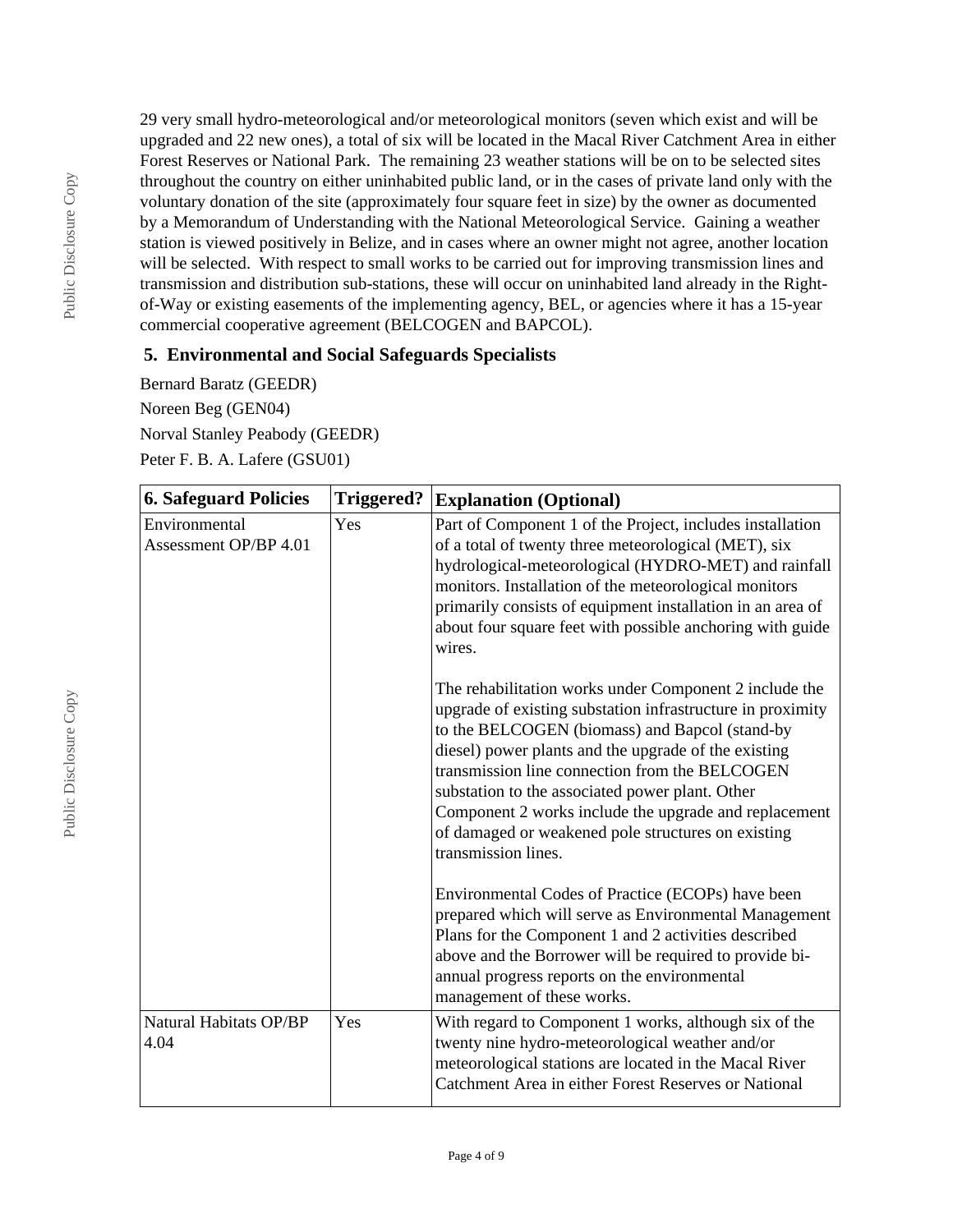|                                               |                | Parks, the ecological footprint of these stations is very<br>small. It is understood that no access roads will be<br>constructed to access these sites, and any sites that may<br>require the construction of an access road will not be<br>included in the Project.                                                                                                                                                                                                                                                                                                                                                       |
|-----------------------------------------------|----------------|----------------------------------------------------------------------------------------------------------------------------------------------------------------------------------------------------------------------------------------------------------------------------------------------------------------------------------------------------------------------------------------------------------------------------------------------------------------------------------------------------------------------------------------------------------------------------------------------------------------------------|
| Forests OP/BP 4.36                            | N <sub>o</sub> | Although several of the Hydro-Met stations will be<br>located within Forest Reserves, there are no Project<br>activities that would lead to the significant degradation<br>and conversion of critical forest areas and forest<br>ecosystems.                                                                                                                                                                                                                                                                                                                                                                               |
| Pest Management OP 4.09 Yes                   |                | Given the importance of effective vegetation management<br>in proximity of infrastructure in order to maintain power<br>system reliability, a study will be carried out under<br>component 2 to review the power company's (BEL's)<br>current practices and identify ways in which they can be<br>improved. It will help BEL reduce potential for sustaining<br>damages to transmission and distribution network and<br>improve access to sites during emergencies.                                                                                                                                                        |
|                                               |                | The Project does not involve the purchase or use of<br>significant quantities of pesticides. However, this policy is<br>triggered on a precautionary basis in the case that one of<br>the proposed recommendation from the vegetation<br>management study recommends the use of pesticides (e.<br>g., herbicides). In such a case, the plan shall develop this<br>option to be compliant with the Bank Policy on Pest<br>Management. Note that this activity only involves the<br>review and recommendations for improving BEL's<br>vegetation management plan; and it does not involve the<br>implementation of the plan. |
| Physical Cultural<br>Resources OP/BP 4.11     | No             | Given that there will be no excavation under the project,<br>OP 4.11 is not triggered. Nevertheless, a chance finds<br>procedure shall be inserted into all construction contracts<br>and is discussed in the ECOPs.                                                                                                                                                                                                                                                                                                                                                                                                       |
| Indigenous Peoples OP/<br><b>BP</b> 4.10      | N <sub>o</sub> | A screening was carried out that concluded that the<br>project activities will not affect indigenous peoples,<br>although overall they will likely benefit together with all<br>Belizeans from improved national energy resilience                                                                                                                                                                                                                                                                                                                                                                                         |
| <b>Involuntary Resettlement</b><br>OP/BP 4.12 | N <sub>o</sub> | A screening was carried out and concluded that the small<br>works to be carried out under the project, such as<br>installing meteorological and hydrological monitoring<br>stations, testing new materials for the poles for<br>transmission lines, and upgrading existing distribution<br>sub-stations, will not involve physical relocation of<br>persons nor land acquisition. Most project works will<br>occur in uninhabited public land with the only exception                                                                                                                                                      |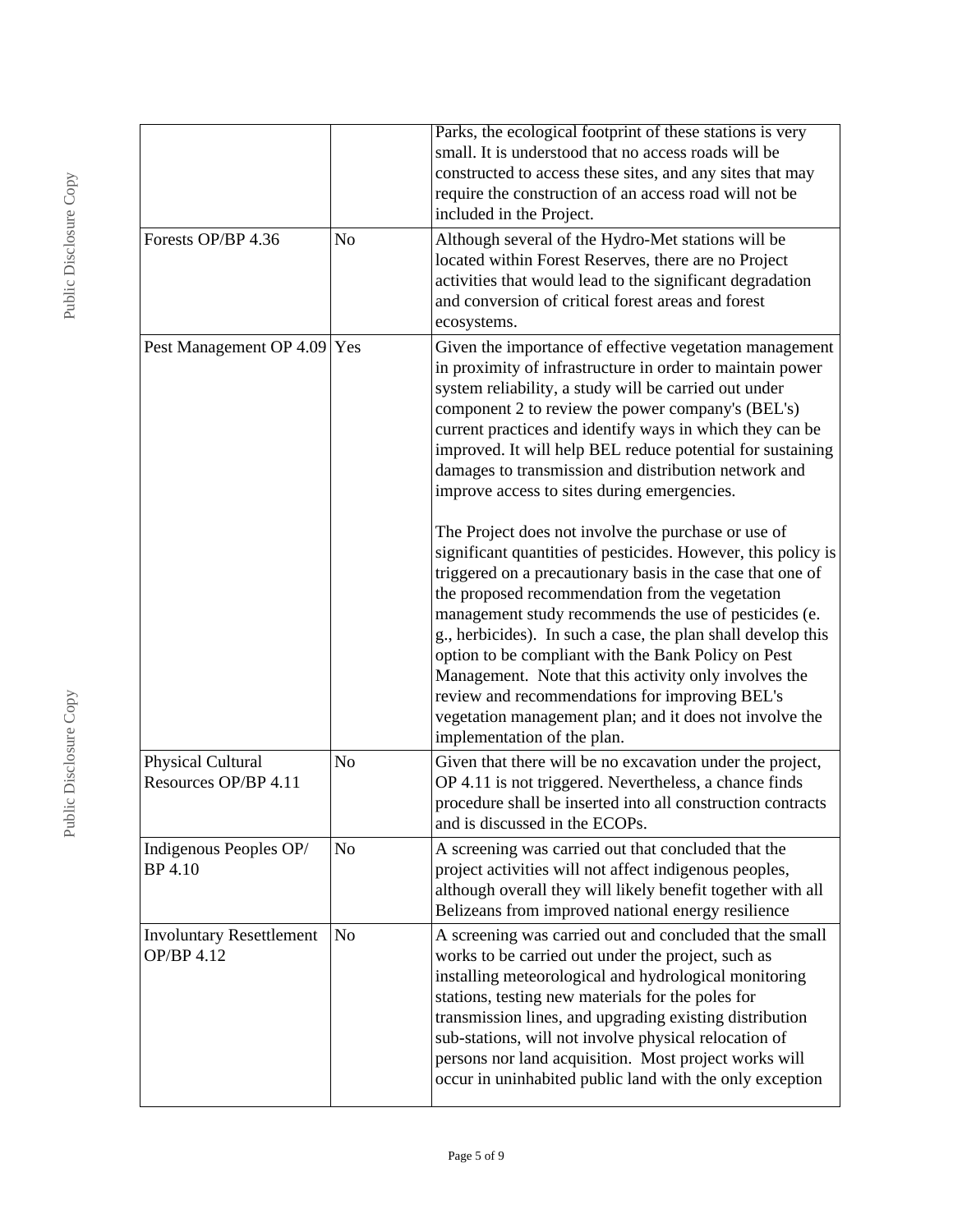|                                                   |                | being small weather monitors which may occasionally be<br>located on private land but only where owners have<br>voluntarily agreed, as documented by a MOU with the<br>National Meteorological Service.                                                                                                                                                                                                                                                                                                                                                                                                                                                                                                                                                                                                                                                                                                                                                                                                                                                                                                                                                                                           |
|---------------------------------------------------|----------------|---------------------------------------------------------------------------------------------------------------------------------------------------------------------------------------------------------------------------------------------------------------------------------------------------------------------------------------------------------------------------------------------------------------------------------------------------------------------------------------------------------------------------------------------------------------------------------------------------------------------------------------------------------------------------------------------------------------------------------------------------------------------------------------------------------------------------------------------------------------------------------------------------------------------------------------------------------------------------------------------------------------------------------------------------------------------------------------------------------------------------------------------------------------------------------------------------|
| Safety of Dams OP/BP<br>4.37                      | No             | The project does not include activities that are directly<br>related to dams.                                                                                                                                                                                                                                                                                                                                                                                                                                                                                                                                                                                                                                                                                                                                                                                                                                                                                                                                                                                                                                                                                                                     |
| Projects on International<br>Waterways OP/BP 7.50 | N <sub>o</sub> | The hydro-meteorological monitors under Component 1<br>that will be placed in the Macal Catchment area connected<br>to the Macal River. The Macal River flows into the Belize<br>river which runs eastwards through Belize and empties<br>into the Caribbean sea. The Macal River is fed by the<br>Mopan River, which is an international waterway. The<br>hydro-metrological monitors will utilize a sensor to<br>measure hydrological flows in the Macal catchment area.<br>The project will therefore not involve the use or potential<br>pollution of the water in the Macal River or other<br>international waterways. Therefore, the policy is not<br>triggered.                                                                                                                                                                                                                                                                                                                                                                                                                                                                                                                            |
| Projects in Disputed<br>Areas OP/BP 7.60          | Yes            | The Bank is aware of the long-standing territorial dispute<br>between Guatemala and Belize and the fact that on<br>December 8, 2008, both parties signed a Special<br>Agreement to submit to the International Court of Justice<br>"any and all legal claims of Guatemala against Belize to<br>land and insular territories and to any maritime areas<br>pertaining to these territories." The Bank understands that<br>the two countries signed a Protocol to this Special<br>Agreement on May 25, 2015.<br>Against this background, the Bank has determined that<br>OP 7.60 is applicable to the Project and as required,<br>advice from the Senior Vice president for Operations was<br>sought and information regarding the project shared with<br>Guatemala. However, taking into consideration the nature<br>of activities to be financed by the Project - which are<br>primarily pilots and small-scale investments that upgrade<br>existing energy sector infrastructure and technical<br>assistance for long-term strategic planning - it is the<br>Bank's assessment that the Project is not harmful to the<br>interests of Guatemala in line with paragraph 3(b)(i) of<br>the OP 7.60. |

## **II. Key Safeguard Policy Issues and Their Management**

## *A. Summary of Key Safeguard Issues*

**1. Describe any safeguard issues and impacts associated with the proposed project. Identify and describe any potential large scale, significant and/or irreversible impacts:**

The small civil works proposed to be constructed country-wide under Component 1 (installation of 29 meteorological and hydro-meteorological monitors) and Component 2 (minor works to improve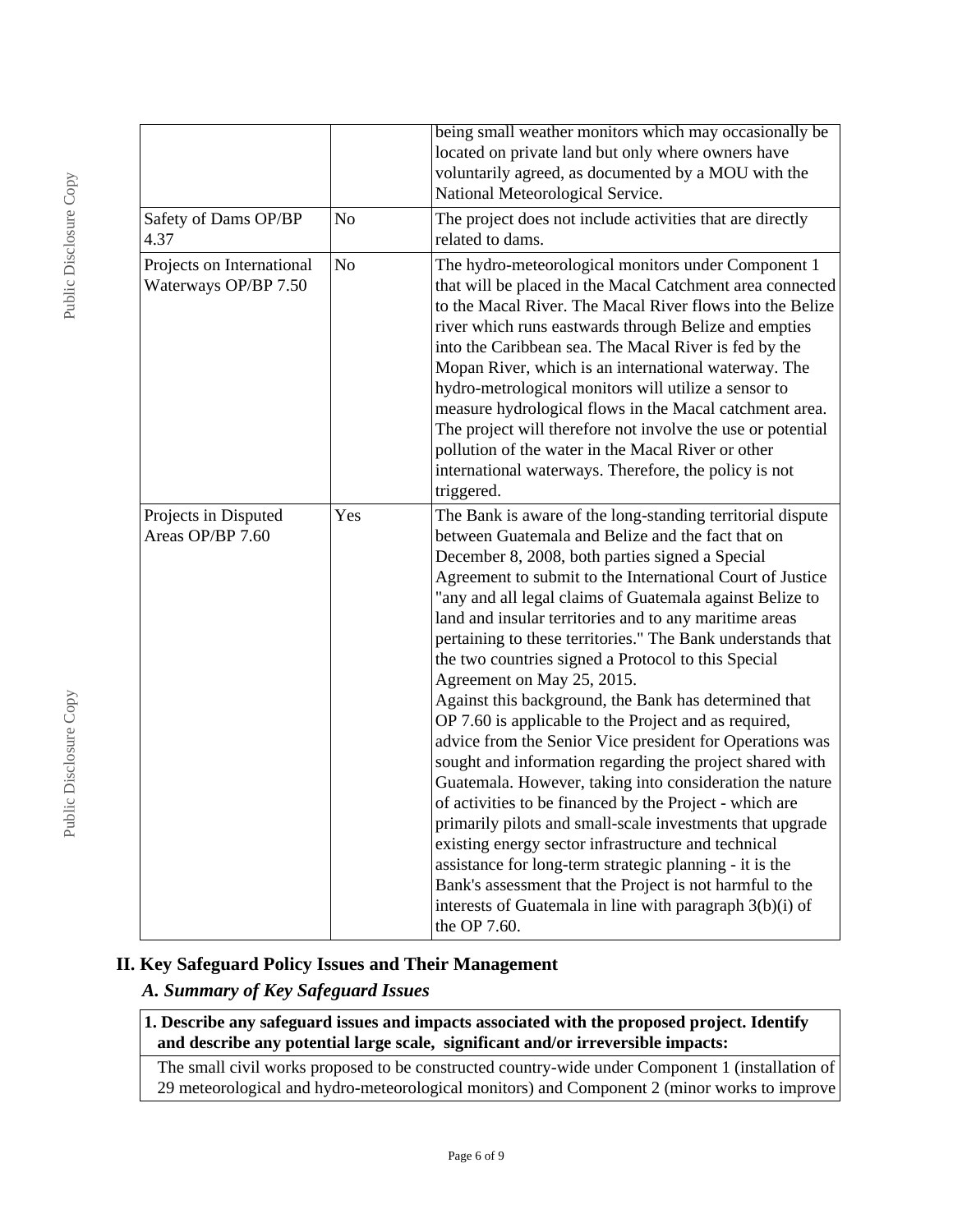power sector transmission and distribution systems and infrastructure), potential adverse environmental impacts are minor, and will be mitigated through implementation of Environmental Codes of Practice (ECOPs) that have been developed for the Project. Although six of the twenty nine hydro-meteorological weather and/or meteorological monitors are located in the Macal River Catchment Area in either Forest Reserves or National Parks, the ecological footprint of these stations is very small. It is understood that no access roads will be constructed to access these sites.

## **2. Describe any potential indirect and/or long term impacts due to anticipated future activities in the project area:**

There are no potential long-term safeguards impacts due to future activities in the project area.

## **3. Describe any project alternatives (if relevant) considered to help avoid or minimize adverse impacts.**

Given the minimal environmental impacts of the civil works proposed in the transmission and distribution systems, no alternatives were considered for this rehabilitation and upgrade work.

Although six of the twenty nine hydro-meteorological weather and/or meteorological stations are located in the Macal River Catchment Area in either Forest Reserves or National Parks, the ecological footprint of these stations is very small. It is understood that no access roads will be constructed to access these sites, and any alternative sites that may have required the construction of an access road will not be included in the Project.

#### **4. Describe measures taken by the borrower to address safeguard policy issues. Provide an assessment of borrower capacity to plan and implement the measures described.**

The ECOPs for the small civil works have been detailed above.

The Directorate of Energy was recently relocated to what is presently the Ministry of Finance, Public Services, Energy, and Public Utilities (MFPSEPU), which will establish a Project Implementation Unit (PIU) for ERCAP. The NMS is a department within the Ministry of Works, Transport and National Emergency Management Organization, which is the GoB authority on weather and climate, is responsible for the activity on hydrological and meteorological data collection including ECP implementation. BEL, as the national power company, will be responsible for implementing all activities in ERCAP that is directly related to the power system, including transmission and distribution activities and ECOP implementation. BEL is also responsible for the preparation of the Vegetation Management Plan (part of Component 2) to define good management practices for vegetation control along transmission lines. BEL has a Safety, Health, and Environment Unit staffed by an Environmental Management representative, who prepared the ECOPs under ERCAP. The activities under BEL are relatively routine and it has the capacity to implement the two ECOPs prepared for ERCAP.

## **5. Identify the key stakeholders and describe the mechanisms for consultation and disclosure on safeguard policies, with an emphasis on potentially affected people.**

Overall the project is expected to have positive social outcomes related to improving the resilience of Belize's energy system to adverse weather and climate change impacts. The direct beneficiaries are energy consumers in Belize, including businesses and households, who will have more reliable energy services, with fewer disruptions particularly during adverse weather conditions which are expected to be exacerbated by climate change. Consultations on the proposed project were held in June 2, 2015 with key stakeholders including representatives from the private sector, government line ministries and departments, non-governmental organizations, the national university and regional organizations. Overall, the consultations validated the project design. An additional stakeholder consultation is planned during the mid-term review of the project.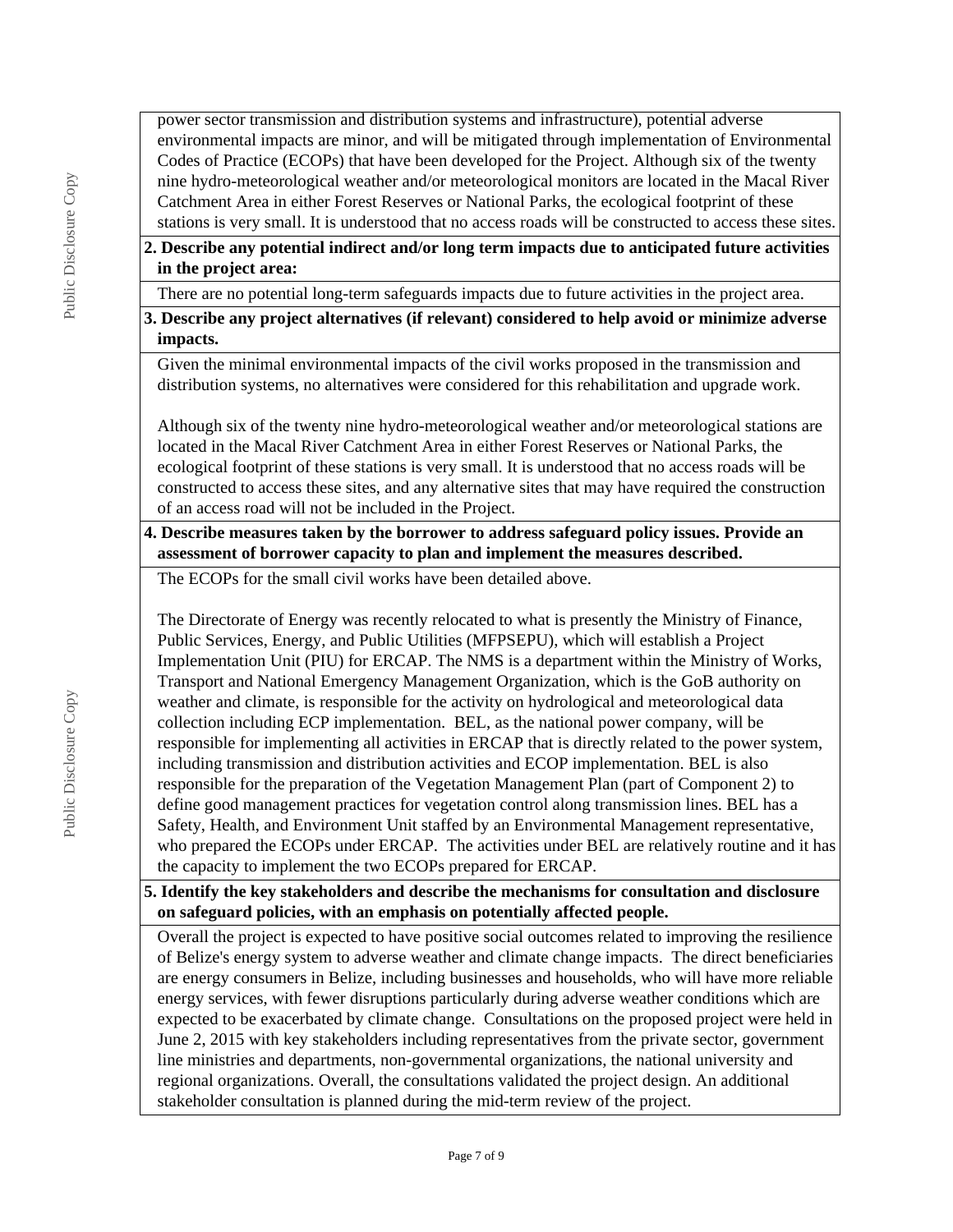## *B. Disclosure Requirements*

| <b>Environmental Assessment/Audit/Management Plan/Other</b>                                                                                                                                                                                                                                                                                                                                                                                                                                                                      |                                                                                                                                                                                              |             |  |  |  |
|----------------------------------------------------------------------------------------------------------------------------------------------------------------------------------------------------------------------------------------------------------------------------------------------------------------------------------------------------------------------------------------------------------------------------------------------------------------------------------------------------------------------------------|----------------------------------------------------------------------------------------------------------------------------------------------------------------------------------------------|-------------|--|--|--|
|                                                                                                                                                                                                                                                                                                                                                                                                                                                                                                                                  | Date of receipt by the Bank                                                                                                                                                                  | 07-Jan-2016 |  |  |  |
|                                                                                                                                                                                                                                                                                                                                                                                                                                                                                                                                  | Date of submission to InfoShop                                                                                                                                                               | 26-Apr-2016 |  |  |  |
|                                                                                                                                                                                                                                                                                                                                                                                                                                                                                                                                  | For category A projects, date of distributing the Executive<br>Summary of the EA to the Executive Directors                                                                                  |             |  |  |  |
| "In country" Disclosure                                                                                                                                                                                                                                                                                                                                                                                                                                                                                                          |                                                                                                                                                                                              |             |  |  |  |
| <b>Belize</b>                                                                                                                                                                                                                                                                                                                                                                                                                                                                                                                    |                                                                                                                                                                                              | 04-Mar-2016 |  |  |  |
| Comments:                                                                                                                                                                                                                                                                                                                                                                                                                                                                                                                        | ECOPS by BEL was disclosed on March 4, 2016 and ECOPS by NMS was disclosed<br>on March 8, 2016.                                                                                              |             |  |  |  |
| <b>Pest Management Plan</b>                                                                                                                                                                                                                                                                                                                                                                                                                                                                                                      |                                                                                                                                                                                              |             |  |  |  |
| Was the document disclosed prior to appraisal?<br><b>NA</b>                                                                                                                                                                                                                                                                                                                                                                                                                                                                      |                                                                                                                                                                                              |             |  |  |  |
|                                                                                                                                                                                                                                                                                                                                                                                                                                                                                                                                  | Date of receipt by the Bank                                                                                                                                                                  | <b>NA</b>   |  |  |  |
|                                                                                                                                                                                                                                                                                                                                                                                                                                                                                                                                  | Date of submission to InfoShop                                                                                                                                                               | <b>NA</b>   |  |  |  |
| "In country" Disclosure                                                                                                                                                                                                                                                                                                                                                                                                                                                                                                          |                                                                                                                                                                                              |             |  |  |  |
| 17-Jun-2016<br><b>Belize</b>                                                                                                                                                                                                                                                                                                                                                                                                                                                                                                     |                                                                                                                                                                                              |             |  |  |  |
| The Project does not involve the purchase or use of significant quantities of<br>Comments:<br>pesticides. However, this policy is triggered on a precautionary basis in the case that<br>one of the proposed recommendation from the vegetation management study<br>recommends the use of pesticides (e.g., herbicides). In such a case, the plan shall<br>develop this option to be compliant with the Bank Policy on Pest Management. At<br>this point, no additional documents, including Pest Management Plan, are required. |                                                                                                                                                                                              |             |  |  |  |
|                                                                                                                                                                                                                                                                                                                                                                                                                                                                                                                                  | If the project triggers the Pest Management and/or Physical Cultural Resources policies, the<br>respective issues are to be addressed and disclosed as part of the Environmental Assessment/ |             |  |  |  |

**respective issues are to be addressed and disclosed as part of the Environmental Assessment/ Audit/or EMP.**

**If in-country disclosure of any of the above documents is not expected, please explain why:**

## *C. Compliance Monitoring Indicators at the Corporate Level*

| <b>OP/BP/GP 4.01 - Environment Assessment</b>                                                                                                                                             |                            |                                  |          |
|-------------------------------------------------------------------------------------------------------------------------------------------------------------------------------------------|----------------------------|----------------------------------|----------|
| Does the project require a stand-alone EA (including EMP)<br>report?                                                                                                                      | Yes $\lceil \times \rceil$ | No $\lceil$                      | NA.      |
| If yes, then did the Regional Environment Unit or Practice<br>Manager (PM) review and approve the EA report?                                                                              | Yes $\lceil \times \rceil$ | No I                             | NA.      |
| Are the cost and the accountabilities for the EMP incorporated<br>in the credit/loan?                                                                                                     | Yes $\lceil$               | No I                             | NA [ X ] |
| <b>OP/BP 4.04 - Natural Habitats</b>                                                                                                                                                      |                            |                                  |          |
| Would the project result in any significant conversion or<br>degradation of critical natural habitats?                                                                                    | Yes $\lceil$               | $\text{No} \lceil \times \rceil$ | NA.      |
| If the project would result in significant conversion or<br>degradation of other (non-critical) natural habitats, does the<br>project include mitigation measures acceptable to the Bank? | Yes $\lceil$               | No L                             | NA[X]    |
| <b>OP 4.09 - Pest Management</b>                                                                                                                                                          |                            |                                  |          |